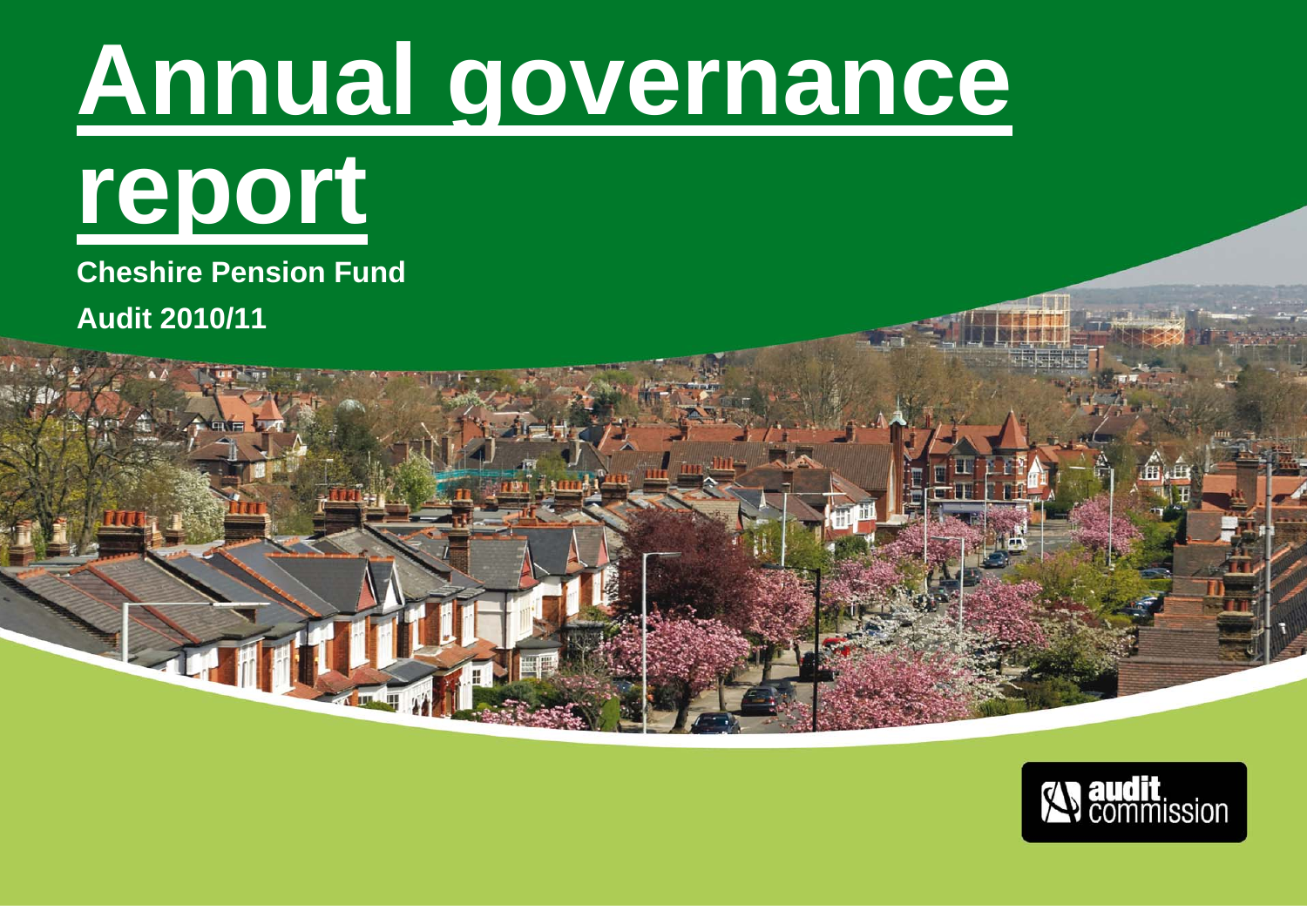### Contents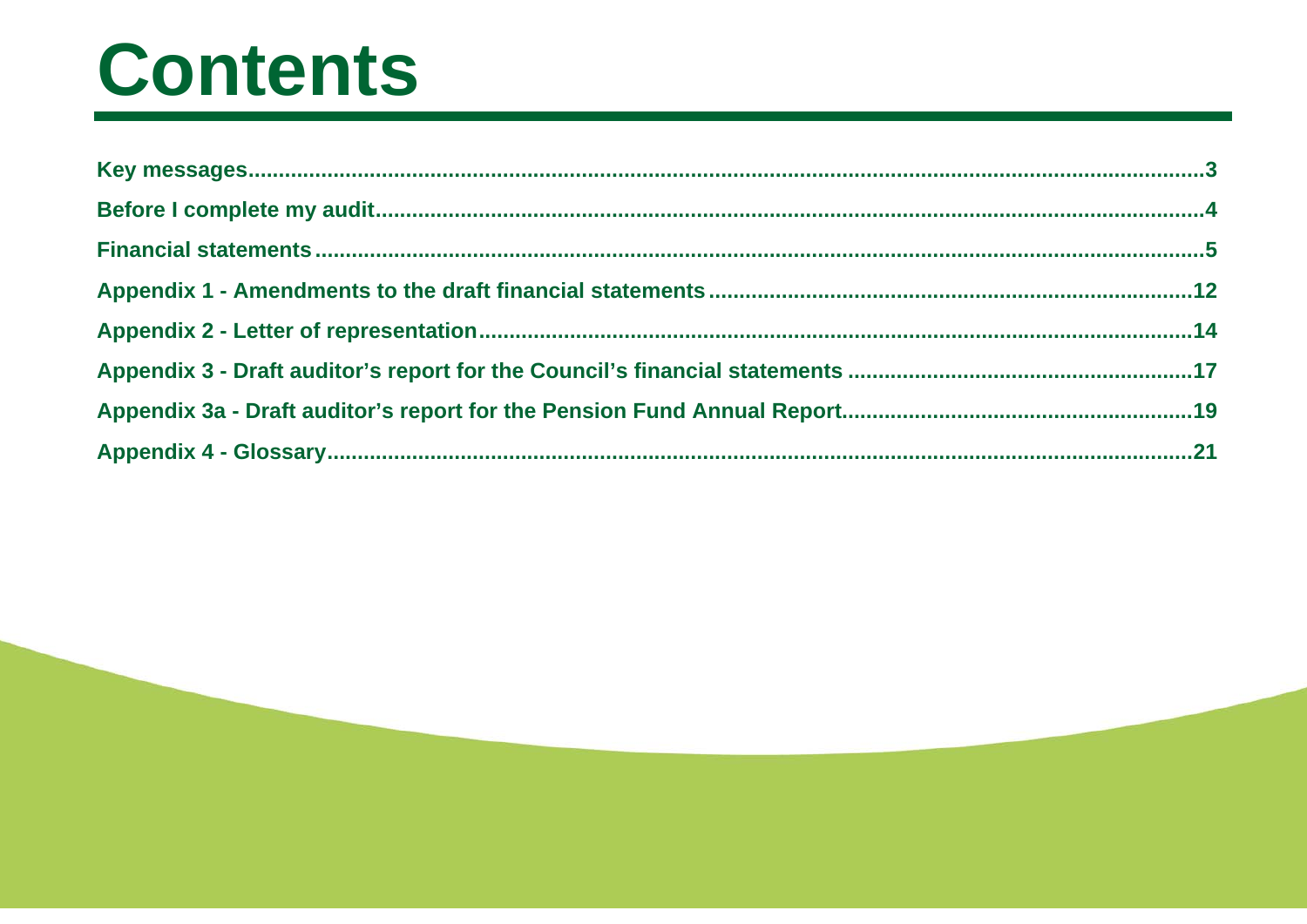### **Key messages**

स्मि

**This report summarises the findings from my 2010/11 audit of the accounts of Cheshire Pension Fund (the Pension Fund) which is substantially complete. It includes the messages arising from my audit of your financial statements** 

**Audit opinion and financial statements** 

Once a small number of outstanding issues are cleared, I intend to issue an unqualified opinion on the Pension Fund's annual accounts for 2010/11.

The Pension Fund provided me with a set of draft accounts by the statutory deadline. The draft accounts and associated working papers were of a good standard.

The Pension Fund addressed the adoption of International Financial Reporting standards (IFRS) effectively. The financial statements have been amended to include a Net Assets Statement and accompanying notes as at the transition date 1 April 2009.

The financial statements have also been amended to correct other, generally minor, errors identified during the audit. Most of these related to incorrect classifications or disclosures.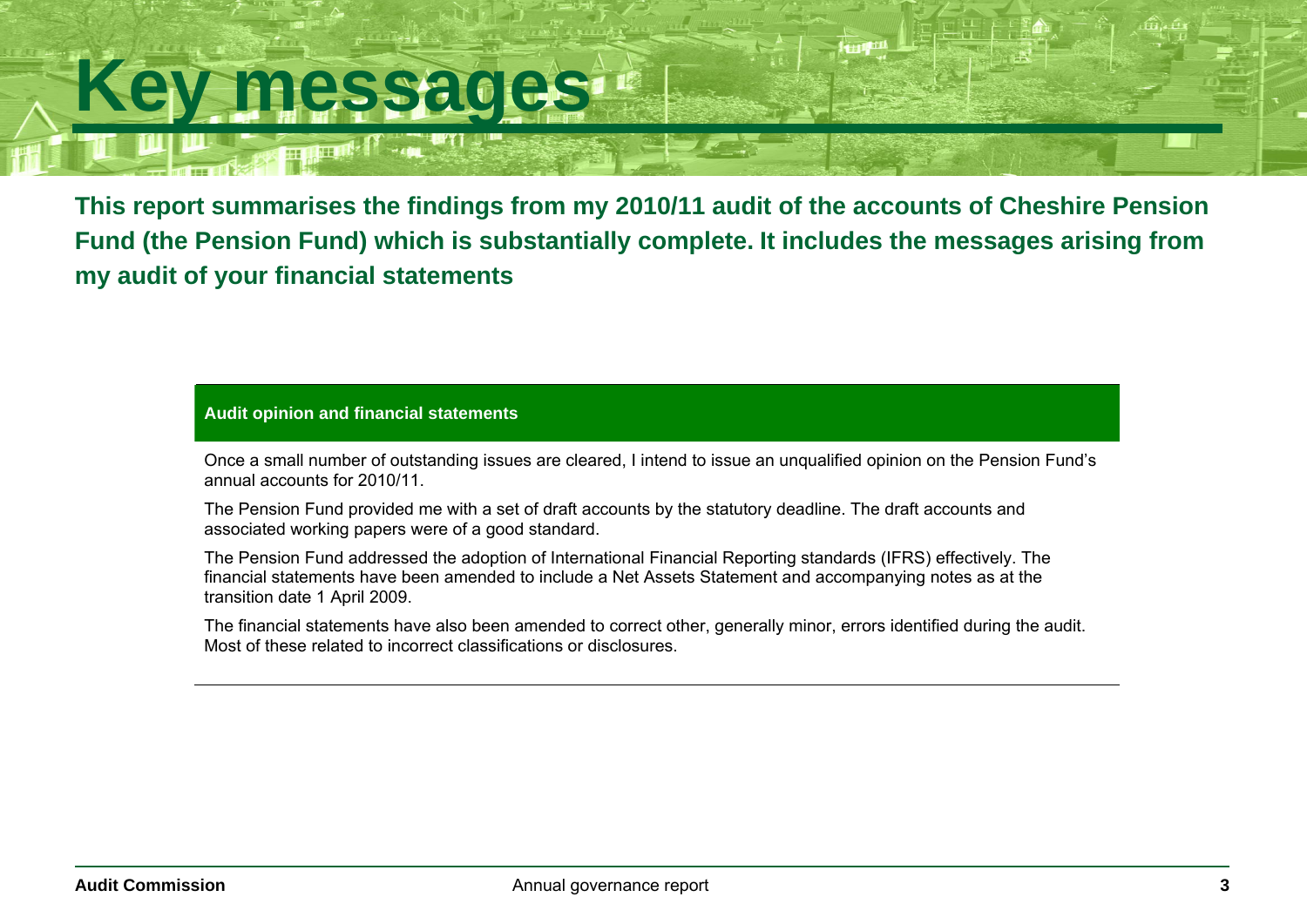# **Before I complete my audit**

| I confirm to you my<br>independence and the scope of<br>my audit work. | My report includes only matters of governance interest that have come to my attention in performing my audit.<br>My audit is not designed to identify all matters that might be relevant to you.                                                                                                  |  |  |
|------------------------------------------------------------------------|---------------------------------------------------------------------------------------------------------------------------------------------------------------------------------------------------------------------------------------------------------------------------------------------------|--|--|
|                                                                        | Independence                                                                                                                                                                                                                                                                                      |  |  |
|                                                                        | I can confirm that I have complied with the Auditing Practices Board's ethical standards for auditors, including<br>ES 1 (revised) - Integrity, Objectivity and Independence. I can also confirm there were no relationships<br>resulting in a threat to independence, objectivity and integrity. |  |  |
|                                                                        | The Audit Commission's Audit Practice has not undertaken any non-audit work for the Pension Fund during<br>2010/11.                                                                                                                                                                               |  |  |
|                                                                        |                                                                                                                                                                                                                                                                                                   |  |  |
| I ask you to confirm to me that                                        | I ask the Pension Fund Committee to:                                                                                                                                                                                                                                                              |  |  |
| you have approved the accounts<br>and agree the letter of              | consider the matters raised in this report before recommending approval of the Pension Fund accounts to<br>$\blacksquare$<br>Cheshire West and Chester Council's (the Council's) Audit and Governance Committee (the AGC).                                                                        |  |  |
| representation.                                                        | take note of the adjustments to the Pension Fund's accounts which are set out in this report (Appendix 1);<br>and                                                                                                                                                                                 |  |  |
|                                                                        | recommend the approval of the letter of representation (Appendix 2) on behalf of the Pension Fund before<br>I issue my opinion.                                                                                                                                                                   |  |  |
|                                                                        | I ask the Audit and Governance Committee to:                                                                                                                                                                                                                                                      |  |  |
|                                                                        | ■ consider the matters raised in this report and the recommendations of the Pension Committee before it:                                                                                                                                                                                          |  |  |
|                                                                        | approves the Council's financial statements; and<br>approves the letter of representation (Appendix 2) before I issue my opinion and conclusion.                                                                                                                                                  |  |  |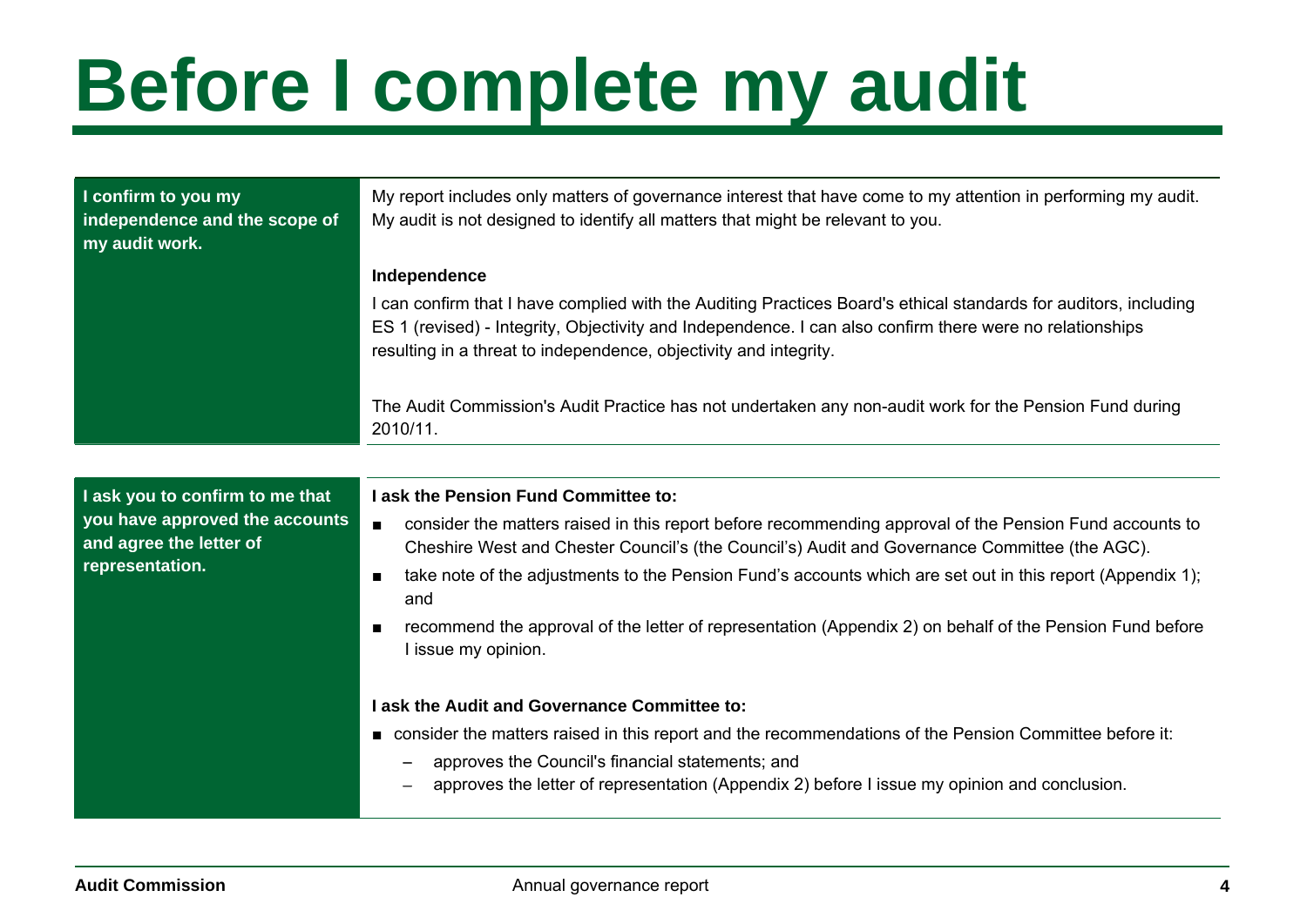**The Pension Fund's financial statements are an important means by which the Council accounts for its stewardship of the funds. As Council members you have final responsibility for these statements. It is important that you consider my findings before adopting the financial** 

### **statements.**

#### **Opinion**

**The financial statements were prepared to a good standard and contained few errors.** 

Subject to satisfactory clearance of outstanding matters, I plan to issue an audit report including an unqualified opinion on the Pension Fund's accounts for inclusion in the Council's financial statements on 29 September. (Appendix 3).

Matters outstanding are:

- review of the Pension Fund's Annual Report;
- ■ review of a final set of accounts including all the amendments agreed; and
- completion of elements of my testing, in particular on:
	- − Contributions, and
	- Investments.

If any matters arise as a result of this work I will report this to you verbally at the AGC meeting on 28 September.

Subject to the findings of my review of the Pension Fund's Annual Report I plan to issue an audit report to be included within it (Appendix 3a).

#### **Errors in the financial statements**

In common with most local government pension funds, the accounts did not include a Net Assets Statement as at 1 April 2009. It is a requirement of IFRS 1 First time adoption of IFRS that bodies include a comparative Net Assets Statement and associated notes at the date of transition to IFRS. The Pension Fund has agreed to include a Net Assets Statement and accompanying notes as at the transition date of 1 April 2009.

I identified several other, mainly minor adjustments that were needed. I do not wish to draw your attention to any of these. However, I have provided a list of all the adjustments, for your information, at Appendix 1.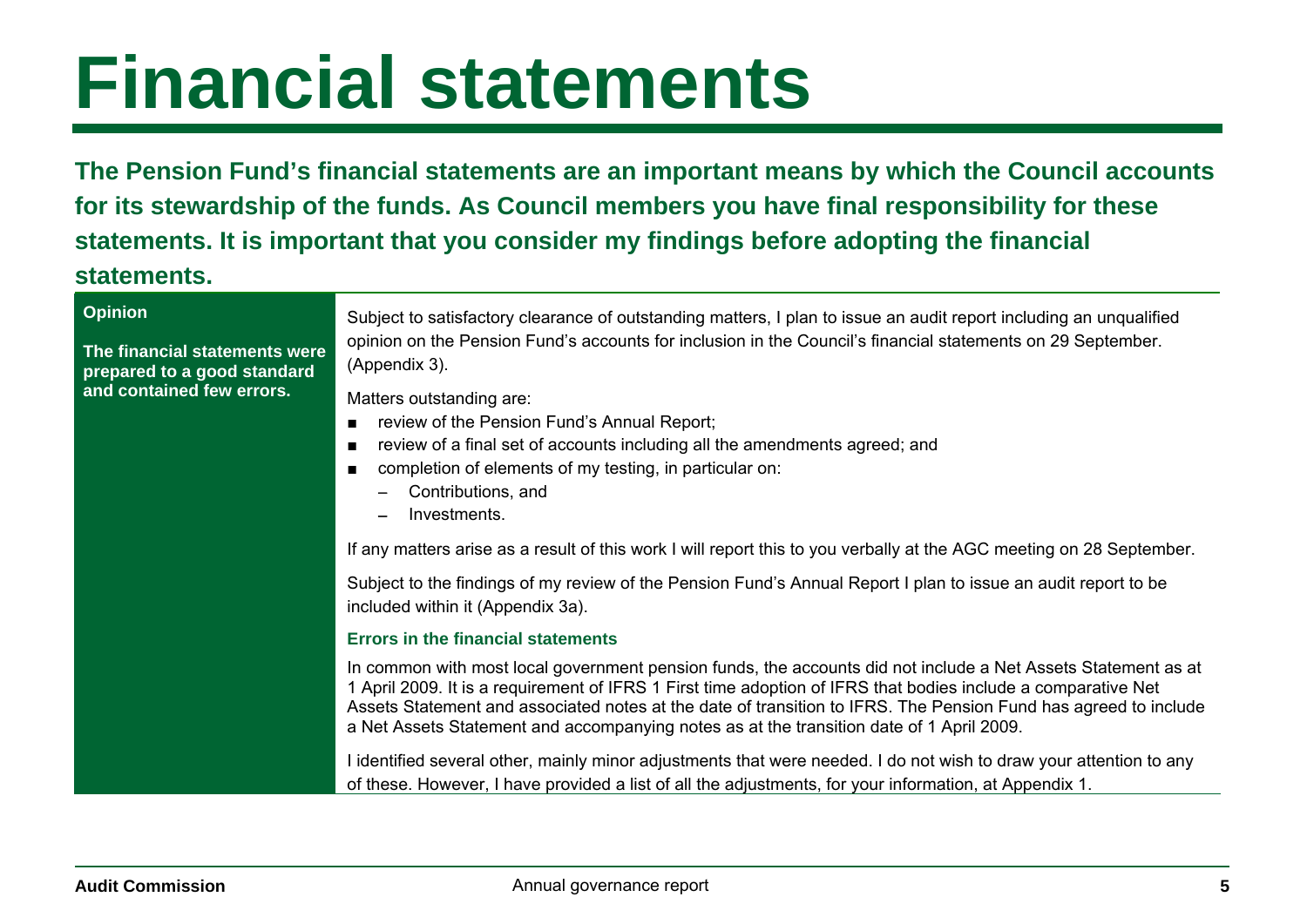### **Audit risks**

**The key risks I identified were:** 

- **First time application of International Financial Reporting Standards;**
- **Upgrade of the main financial system;**
- **Financial pressures contributing employers;**
- **Differences between AXISe and general ledger;**
- **Valuation of investments;**
- **Accounting treatment of Compensatory added years (CAYs);**
- **Quality assurance arrangements; and**
- **Access to the general ledger.**

I included a number of significant audit risks in my audit plan agreed with you. Following this I identified a further significant risk. This relates to controls over access to the Council's main financial system (ORACLE).

| <b>Key audit risk</b>                                                                                                                                                                                                                                                                                                                                                                                                                                                                                                                                             | <b>Findings</b>                                                                                                                                                                                                                                                                                                                                                                                                                                                                                                                                                                                                                                                                                                                                                                                                                                                                                                                                                                                                  |
|-------------------------------------------------------------------------------------------------------------------------------------------------------------------------------------------------------------------------------------------------------------------------------------------------------------------------------------------------------------------------------------------------------------------------------------------------------------------------------------------------------------------------------------------------------------------|------------------------------------------------------------------------------------------------------------------------------------------------------------------------------------------------------------------------------------------------------------------------------------------------------------------------------------------------------------------------------------------------------------------------------------------------------------------------------------------------------------------------------------------------------------------------------------------------------------------------------------------------------------------------------------------------------------------------------------------------------------------------------------------------------------------------------------------------------------------------------------------------------------------------------------------------------------------------------------------------------------------|
| <b>First time application of International</b><br><b>Financial Reporting Standards</b><br>The transition to IFRS is complex requiring<br>reconsideration of previous accounting<br>disclosures and presenting a significant<br>amount of new information in a new format.<br>Failures to implement the requirements<br>could lead to material misstatement in the<br>financial statements.                                                                                                                                                                        | The Finance team prepared well for the implementation of<br>IFRS. Appropriate procedures and controls were implemented<br>to enable the transition to be achieved in a timely and effective<br>way.<br>We found one material error in the Pension Funds application<br>of IFRS – in common with most local government pension<br>funds the accounts did not include a transitional Net Asset<br>Statement. The Pension Fund has agreed to update the<br>accounts to include a transitional Net Assets Statement.                                                                                                                                                                                                                                                                                                                                                                                                                                                                                                 |
| Upgrade of the main financial system<br>Oracle is the core financial system used by<br><b>Cheshire West and Chester Council to</b><br>maintain the financial records for Cheshire<br>Pension Fund. The Council upgraded to a<br>new version, Oracle R12, in January 2011. I<br>identified some key audit risks for the<br>Pension Fund:<br>potential loss / corruption of data during<br>$\bullet$<br>the upgrade;<br>changes to the operation of key controls;<br>$\bullet$<br>and<br>backlog in data processing leading to<br>$\bullet$<br>loss of information. | As part of my IT risk assessment I reviewed the Council's<br>controls over the upgrade. I found that change management is<br>generally well controlled and there are no weaknesses -<br>compared to best practice. Officers put in place a wide range<br>of procedures and controls to mitigate the risk around the<br>upgrade, including:<br>a Programme Board receiving weekly reports;<br>appointing a test co-ordinator to manage end to end testing;<br>$\bullet$<br>four stages of user acceptance testing; and<br>$\bullet$<br>an Internal Audit review of the testing arrangements and the<br>$\bullet$<br>results of the tests.<br>I reviewed and tested these controls. I found the risks reduced<br>to an appropriately low level.<br>The information held in the ledger itself was unaffected by the<br>upgrade. I tested this assertion by comparing the closing trial<br>balance for the old version of Oracle with the opening trail<br>balance for Oracle R12. I did not identify any variances. |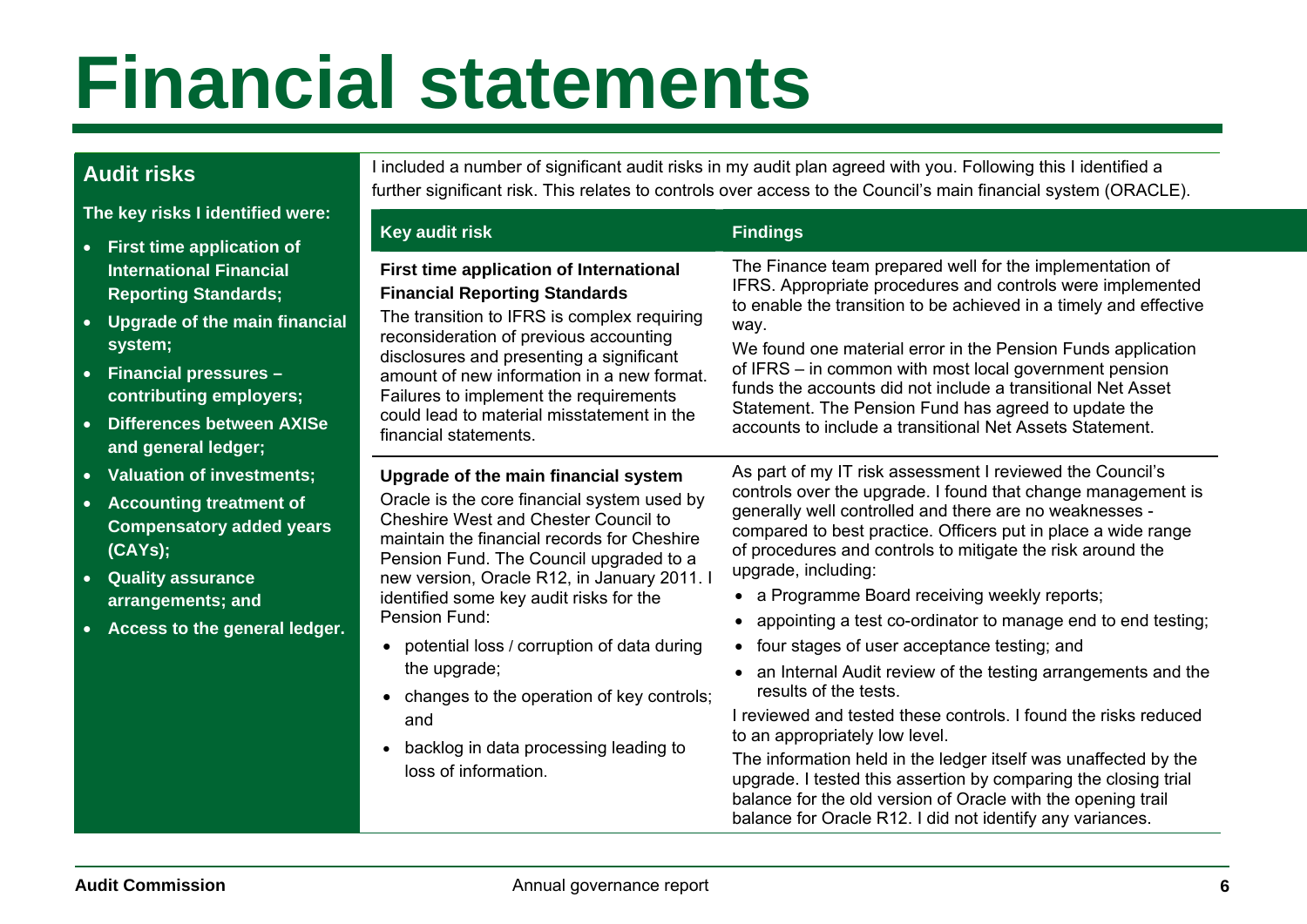| Financial pressures - contributing<br>employers<br>We are aware that contributing bodies to the<br>pension fund are under financial pressure<br>and in many cases are offering voluntary<br>early retirement, voluntary redundancy and<br>possibly may need to make compulsory<br>redundancies in the near future. This may<br>place additional workload on the Pensions<br>team in dealing with the large volume of<br>severance arrangements                                          | I did not find evidence of any backlog in the administration of<br>pensions as a result of an increase in workload from increased<br>numbers of severance cases in contributing bodies.   |
|-----------------------------------------------------------------------------------------------------------------------------------------------------------------------------------------------------------------------------------------------------------------------------------------------------------------------------------------------------------------------------------------------------------------------------------------------------------------------------------------|-------------------------------------------------------------------------------------------------------------------------------------------------------------------------------------------|
| Differences between AXISe and ledger<br>The Pension Fund did not carry out<br>reconciliations between the values in AXISe<br>Pensions Payroll and membership<br>administration systems to those in the<br>general ledger in 2009/10. These are<br>essential procedures which are intended to<br>give the Pension Fund assurance that<br>transactions in the fund account are<br>correctly stated as well as providing controls<br>assurance over receipts and payments in<br>key areas. | The Pension Fund has improved the controls over receipts and<br>payments in key areas by undertaking regular reconciliations<br>between AXISe and the general ledger throughout the year. |
| <b>Valuation of investments</b><br>The Pension Fund holds a diverse portfolio<br>of investments. It is important that it uses<br>the most appropriate approach to valuing<br>each type of investment.                                                                                                                                                                                                                                                                                   | I tested the valuation of a sample of the Pension Fund's<br>investments. I did not identify any errors in the valuation of<br>investments.                                                |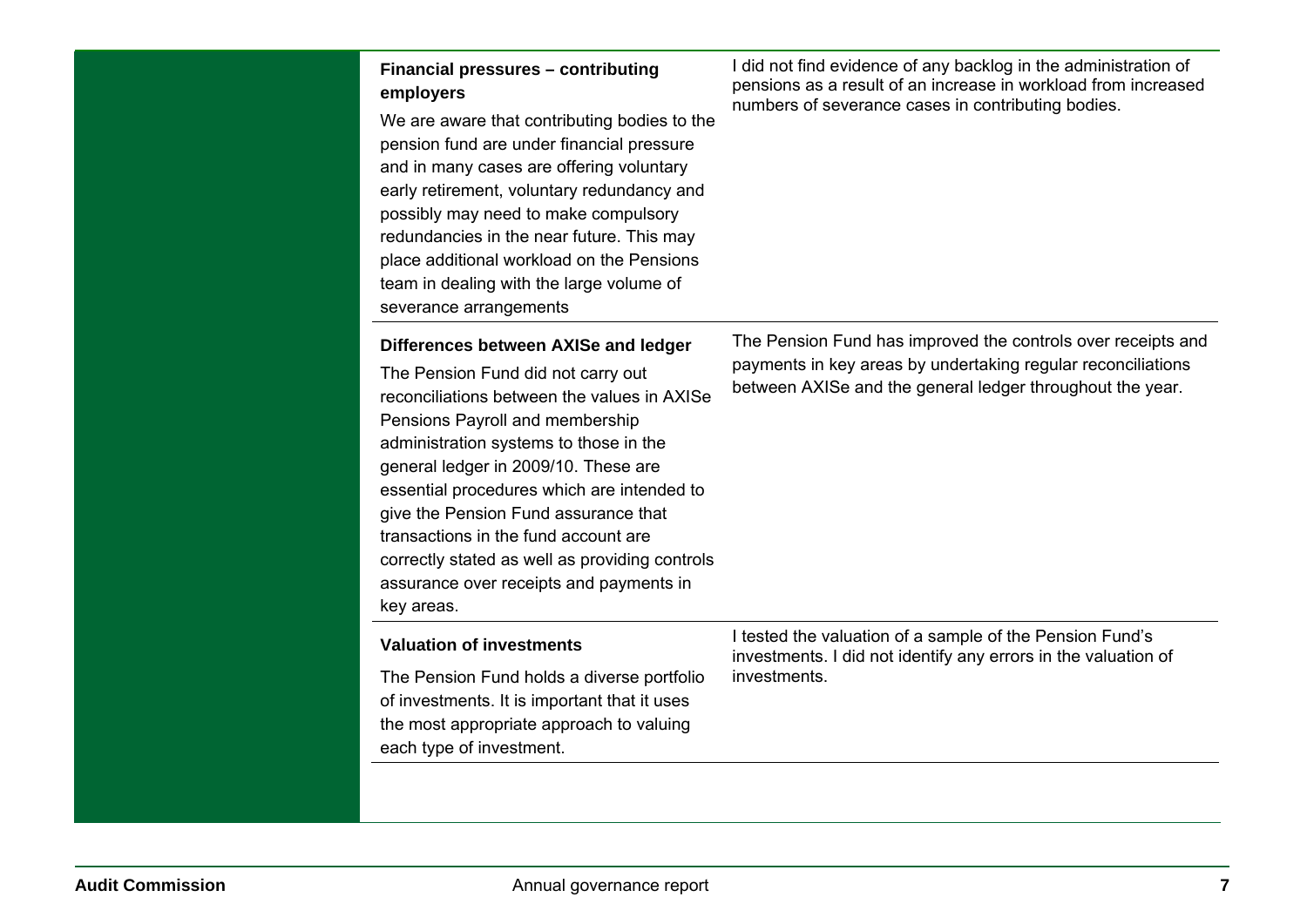| <b>Accounting treatment of Compensatory</b><br>added years (CAYs).<br>The Pension Fund's receipts and payments<br>were overstated by £5.5m in 2009/10 due to<br>the incorrect inclusion of compensatory<br>added years (CAYs). CAYs are awarded<br>under the Local Government Regulations<br>2000 and therefore fall outside of the LGPS.<br>The LGPS (Misc) Regulations 2009 now<br>permit employers to convert CAYs into<br>pension service, however there has to be a<br>resolution by the employing authority.                                                                                                   | The Pension Fund has received resolutions from employing<br>authorities to convert CAYs into pension service. It is therefore<br>correct for the accounts for 2010/11 and the associated<br>comparatives for 2009/10 to include CAYs.                                                                                                                                                                                                                                                                                                                     |
|----------------------------------------------------------------------------------------------------------------------------------------------------------------------------------------------------------------------------------------------------------------------------------------------------------------------------------------------------------------------------------------------------------------------------------------------------------------------------------------------------------------------------------------------------------------------------------------------------------------------|-----------------------------------------------------------------------------------------------------------------------------------------------------------------------------------------------------------------------------------------------------------------------------------------------------------------------------------------------------------------------------------------------------------------------------------------------------------------------------------------------------------------------------------------------------------|
| <b>Quality assurance arrangements</b><br>In 2009/10 we recommended that<br>management improve the quality assurance<br>arrangements for the Pension Fund<br>accounts including ensuring a reconciliation<br>between the Net Assets Statement and the<br>general ledger is performed.                                                                                                                                                                                                                                                                                                                                 | The Pension Fund management have improved their year end<br>accounts preparation procedures by including a reconciliation<br>of the entries in the Net Assets Statement and the general<br>ledger as at 31 March 2011.                                                                                                                                                                                                                                                                                                                                    |
| Access to the general ledger<br>I found weaknesses with access security<br>controls during my IT risk assessment.<br>Similar control issues were identified by<br>Internal Audit in their IT health check. The<br>main weaknesses relate to non-council<br>staff, for example, agency staff and<br>consultants being able to access the<br>general ledger without having effective<br>controls being in place. This creates a risk<br>of unauthorised entries being made in the<br>general ledger and other key financial<br>systems. It could lead to a material<br>misstatement of the Pension Fund's<br>accounts. | This finding was discussed with officers during the course of<br>the audit. The Director of Resources has set out other key<br>controls which are in place to help prevent and identify any<br>incorrect or inappropriate entries to the ledger. Internal Audit<br>have also done a review of Oracle user access processes and<br>controls including detailed testing. The testing was designed to<br>gain assurance that transactions undertaken by selected users<br>were appropriately authorised and in accordance with Financial<br>Procedure Rules. |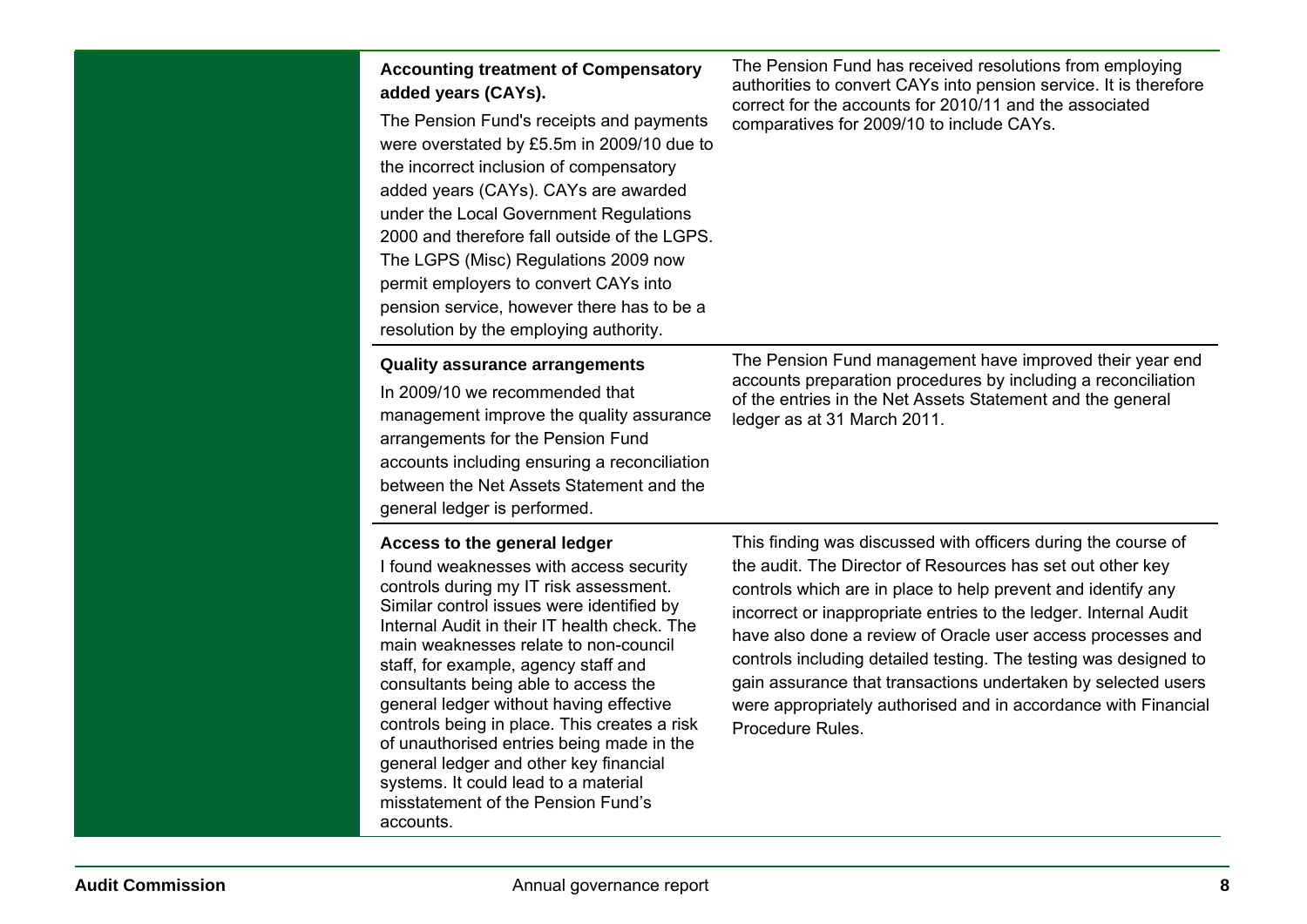| Other issues identified in                                                                                                                                                                                                                                                                                                                                                                                                  | I included a number of other issues in my audit plan agreed with you.                                                                                                                         |                                                                                                                                                                                                                                                                                                                                                                                                                                                                                                                                                                                                       |  |
|-----------------------------------------------------------------------------------------------------------------------------------------------------------------------------------------------------------------------------------------------------------------------------------------------------------------------------------------------------------------------------------------------------------------------------|-----------------------------------------------------------------------------------------------------------------------------------------------------------------------------------------------|-------------------------------------------------------------------------------------------------------------------------------------------------------------------------------------------------------------------------------------------------------------------------------------------------------------------------------------------------------------------------------------------------------------------------------------------------------------------------------------------------------------------------------------------------------------------------------------------------------|--|
| planning the audit                                                                                                                                                                                                                                                                                                                                                                                                          | <b>Issue</b>                                                                                                                                                                                  | <b>Findings</b>                                                                                                                                                                                                                                                                                                                                                                                                                                                                                                                                                                                       |  |
| The Triennial<br>I identified the following other<br>issues in my audit plan:<br>• the Triennial Actuarial<br><b>Valuation as at 31 March</b><br>2010;<br>lack of Internal Audit focus on<br>$\bullet$<br>pension fund risks in 2009/10;<br>implementation of the revised<br><b>Governance arrangements;</b><br>and<br>the Council has engaged the<br>$\bullet$<br>actuary to provide strategic<br>investment advice to the | <b>Actuarial Valuation as</b><br>at 31 March 2010                                                                                                                                             | Following work carried out by PwC I concluded that I could place reliance on the work of<br>the actuary.                                                                                                                                                                                                                                                                                                                                                                                                                                                                                              |  |
|                                                                                                                                                                                                                                                                                                                                                                                                                             |                                                                                                                                                                                               | The Pension Fund has reached agreement with all Fund employers on the contribution<br>rates to be paid to the Fund over the next three years. 17 employers have agreed to make<br>deficit recovery payments via lump sum cash payments.                                                                                                                                                                                                                                                                                                                                                               |  |
|                                                                                                                                                                                                                                                                                                                                                                                                                             | Lack of Internal Audit<br>focus on Pension<br>Fund risks in 2009/10                                                                                                                           | The focus on Pension Fund risks has improved. We are continuing to work with Internal<br>Audit to ensure the effective use of combined audit resources.                                                                                                                                                                                                                                                                                                                                                                                                                                               |  |
|                                                                                                                                                                                                                                                                                                                                                                                                                             | Implementation of<br>revised governance<br>arrangements                                                                                                                                       | The Pension Fund has strengthened its governance arrangements with the creation of an<br>Investment Sub Committee to support the Pension Fund Committee.<br>These arrangements are in place for 2011/12.                                                                                                                                                                                                                                                                                                                                                                                              |  |
| <b>Pension Fund with the key</b><br>objective of performing a full<br>investment strategy review.                                                                                                                                                                                                                                                                                                                           | The Council has<br>engaged the actuary<br>to provide strategic<br>investment advice to<br>the Pension Fund with<br>the key objective of<br>performing a full<br>investment strategy<br>review | The main body of the investment strategy review has been completed and implemented<br>with the Committee ratifying the following key outcomes:<br>■ To reduce the Fund's exposure to equities;<br>■ To move to managing UK equities on a passive basis;<br>■ To allocate 15% of Fund assets into an absolute return mandate; and<br>The appointment of four new managers:<br>These outcomes have been implemented. The Committee at the August 2011 meeting<br>ratified the appointment of the new managers.<br>A few remaining strands of the review are still under consideration by the Committee. |  |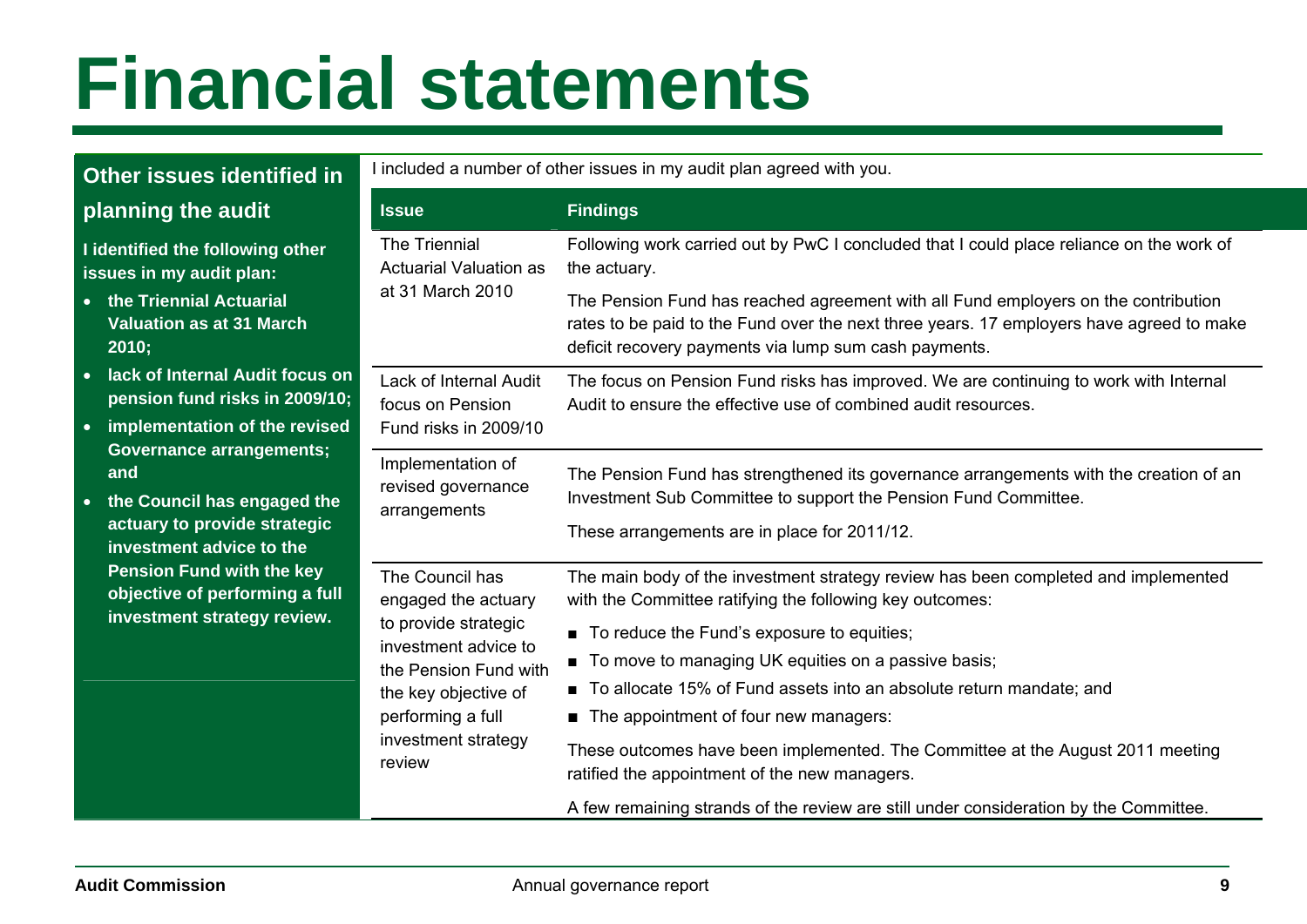### **Weaknesses in internal**

#### **control**

**I** identified control weaknes **over access to the general ledger.** 

These weaknesses are only those I identified during the course of the audit that are relevant to preparing the financial statements. I am not expressing an opinion on the overall effectiveness of internal control.

| sses | <b>Description of weakness:</b>                                                                                                                                                                                                       | <b>Potential effect:</b>                                                                                                                | <b>Management action:</b>                                                                                                                                                                                                                                                                                                                                                                                                                                                               |
|------|---------------------------------------------------------------------------------------------------------------------------------------------------------------------------------------------------------------------------------------|-----------------------------------------------------------------------------------------------------------------------------------------|-----------------------------------------------------------------------------------------------------------------------------------------------------------------------------------------------------------------------------------------------------------------------------------------------------------------------------------------------------------------------------------------------------------------------------------------------------------------------------------------|
|      | <b>General ledger access</b><br>controls<br>Non-council staff have access to<br>the general ledger without<br>effective controls being in place.<br>Non council staff includes<br>agency staff and system<br>development consultants. | Increases the risk of unauthorised<br>and inappropriate entries being<br>made in the general ledger and<br>other key financial systems. | Internal Audit undertook a review of<br>procedures and controls and performed<br>detailed testing of selected users. They<br>concluded that there was no fraudulent<br>or unauthorised access to Oracle in<br>2010/11. I have reviewed Internal Audit's<br>work and have gained the assurance I<br>need for my audit purposes. A joint<br>officer working group has been set up by<br>the Council and Cheshire East Council to<br>identify the actions required to improve<br>controls. |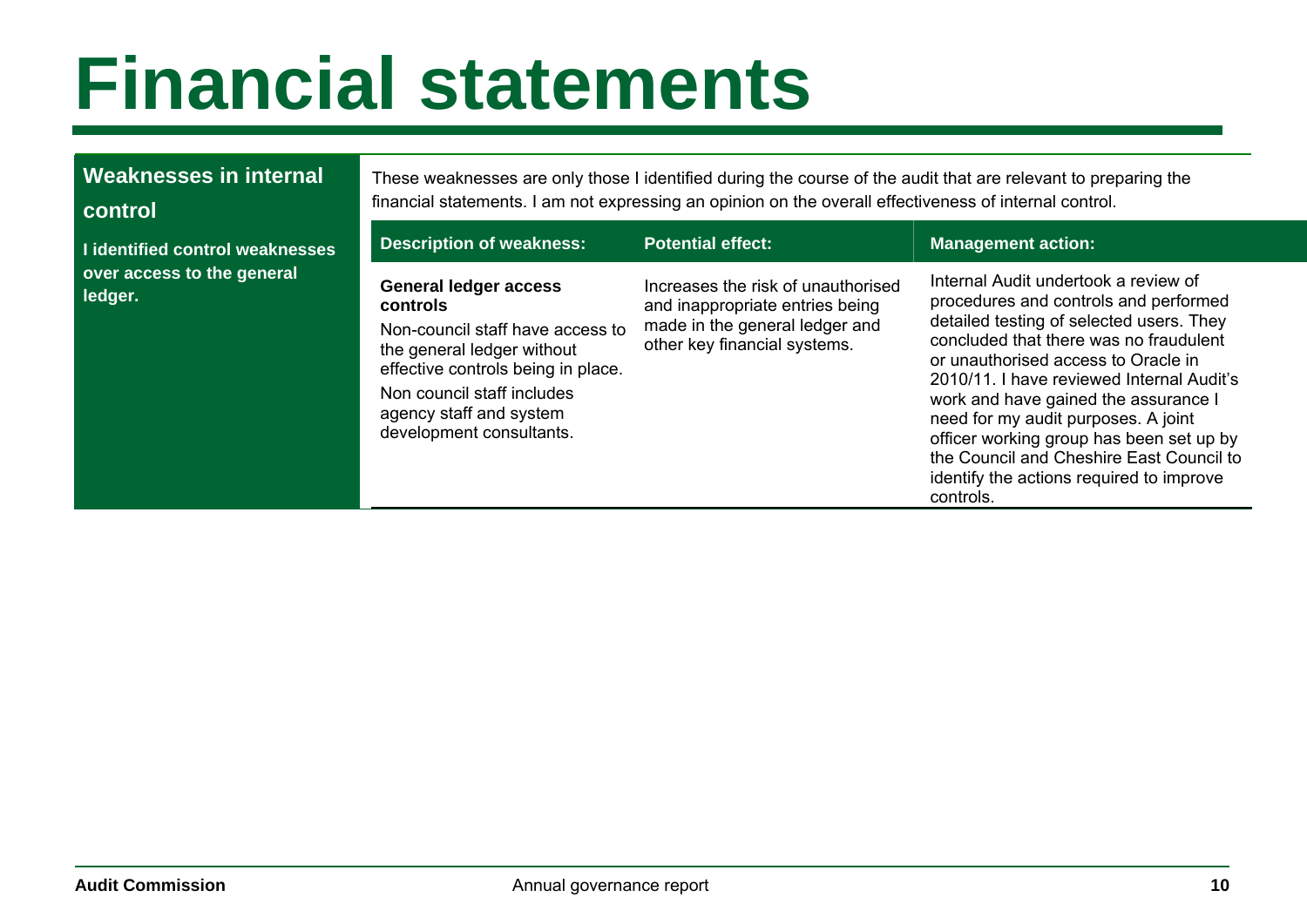| <b>Quality of your</b><br>financial statements<br>The quality of the Pension<br><b>Fund's accounts is good</b> | The quality of the Pension Fund's financial statements is good. However, I have asked for a small number of<br>changes to be made. Apart from the omission of a transitional Net Assets Statement these other changes are<br>mostly minor and presentational. I have included them in Appendix 1 for your information. |
|----------------------------------------------------------------------------------------------------------------|------------------------------------------------------------------------------------------------------------------------------------------------------------------------------------------------------------------------------------------------------------------------------------------------------------------------|
|                                                                                                                |                                                                                                                                                                                                                                                                                                                        |
| <b>Other matters</b>                                                                                           | <b>Letter of representation</b>                                                                                                                                                                                                                                                                                        |
|                                                                                                                | Before I issue my opinion, auditing standards require me to ask you and management for written<br>representations about your financial statements and governance arrangements. The draft letter of<br>representation is at appendix 2.                                                                                 |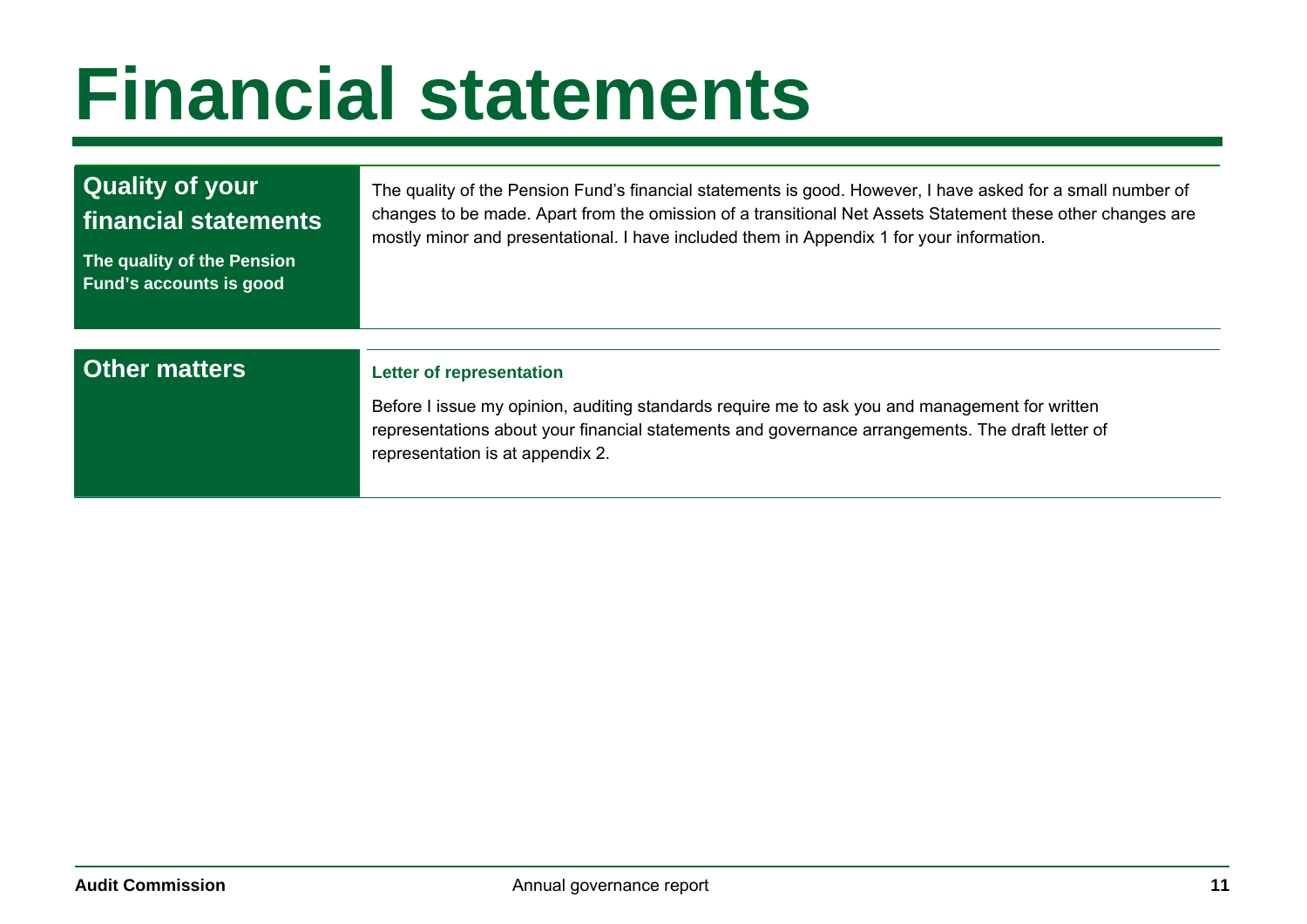# **Appendix 1 – Amendments to the draft financial statements**

**I identified the following misstatements during my audit and management have adjusted the financial statements. I bring them to your attention to aid you in fulfilling your governance responsibilities.** 

|                                                                                                                            |                                                                            | <b>Net Asset Statement</b><br><b>Funds Statement</b> |                 |                 |                 |
|----------------------------------------------------------------------------------------------------------------------------|----------------------------------------------------------------------------|------------------------------------------------------|-----------------|-----------------|-----------------|
| <b>Adjusted misstatement</b>                                                                                               | Nature of adjustment                                                       | <b>Dr £000s</b>                                      | <b>Cr £000s</b> | <b>Dr £000s</b> | <b>Cr £000s</b> |
| <b>Transitional IFRS net</b><br>asset statement omitted                                                                    | Include net assets statement as at<br>1 April 2009                         |                                                      |                 |                 |                 |
| Cash balances<br>overstated by £300k                                                                                       | Reduce cash balance                                                        | 300                                                  |                 |                 | 300             |
| Long term debtors not<br>discounted                                                                                        | Reduce debtors to reflect the<br>change in the value of debts over<br>time | 527                                                  |                 |                 |                 |
| Lack of correlation<br>between the fair value<br>of investments in the<br>fund account (£226m)<br>and in note $7$ (£194m). | Amend entries in note 7 to agree<br>with fund account.                     |                                                      |                 |                 |                 |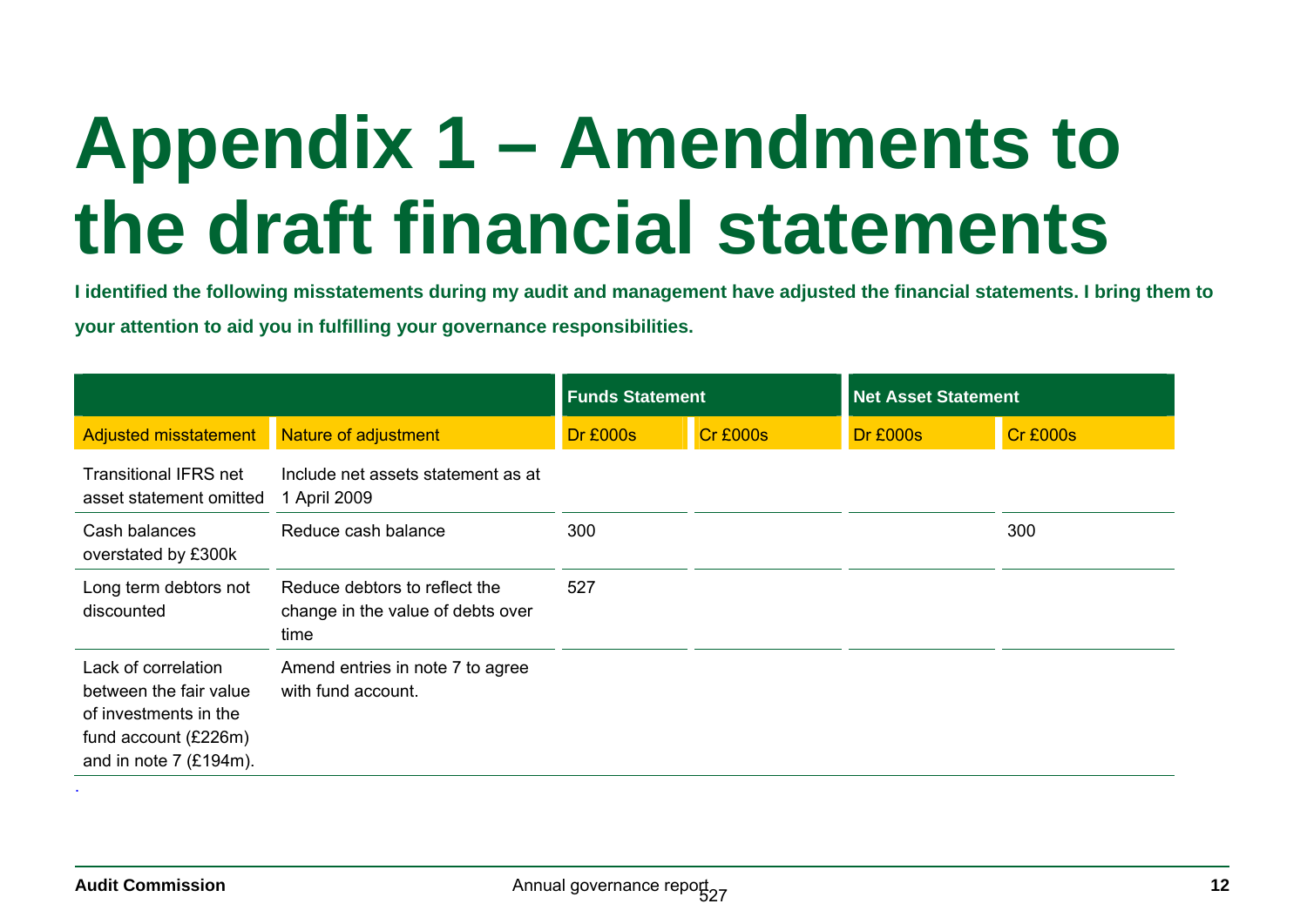I also identified the following disclosure errors which the Pension Fund has agreed to amend:

- Reanalysis of the Global Tactical Asset Allocation (GTAA) as a pooled investment;
- ■A small number of arithmetic errors and internal inconsistencies,
- ■Standard Life investments described as equity rather than money market funds;
- ■Inclusion of liabilities in relation to derivative contracts in the analysis of change in market value of investments;
- ■Reanalysis of M&G secured loans as pooled investments;
- ■Reanalysis of rental income debtor from debtors to investment debtors;
- ■Settlement in relation to the movement of the Magistrates Court pensions to the Civil Service shown as income not a contractual commitment;
- ■Note 35 actuarial present value of promised retirement benefits to refer to the actuarial calculation only and not include the figures; and
- Accounting policies expanded to refer to policy on:
	- costs of acquisition of investments
	- estimation uncertainty and significant judgments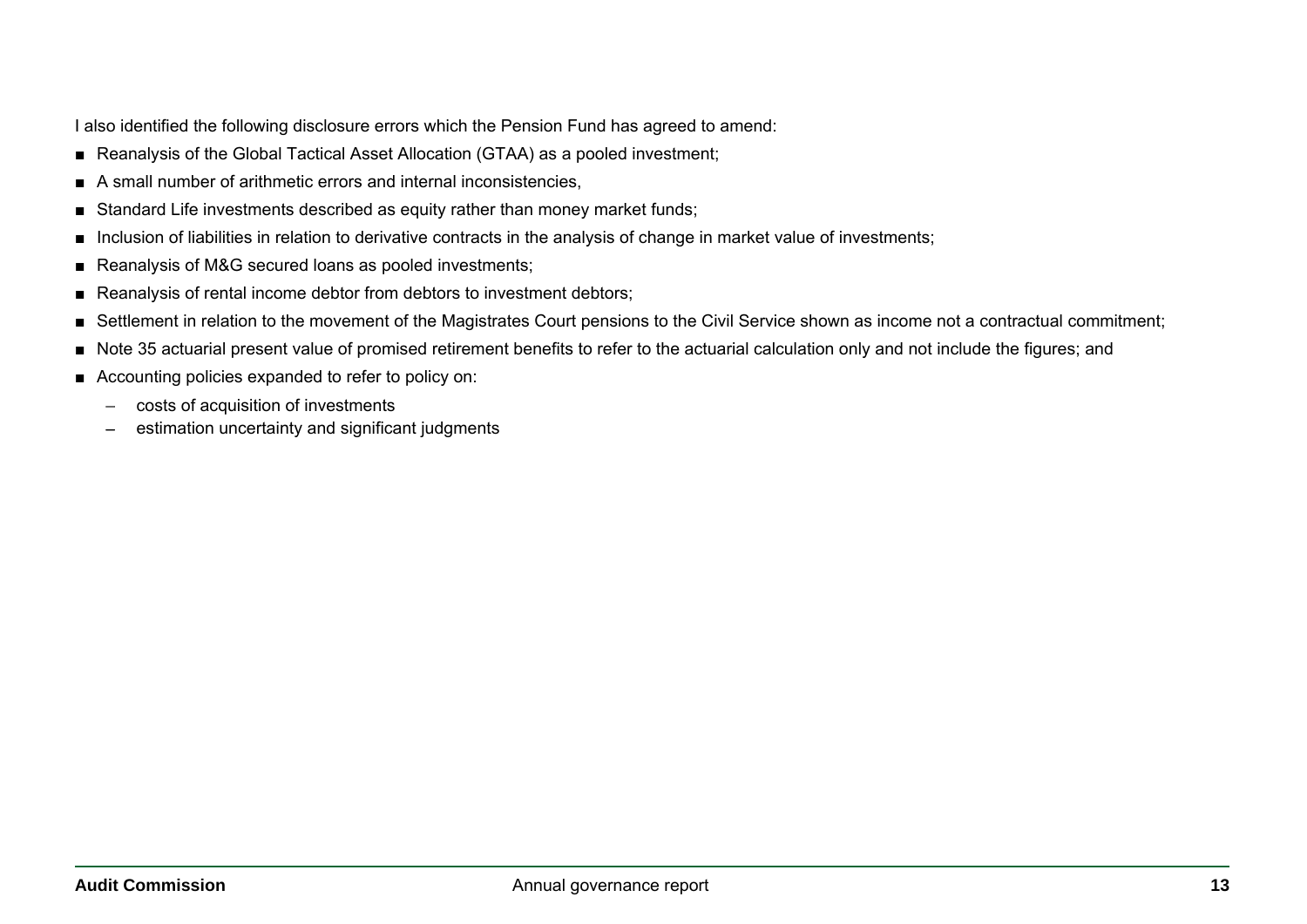### **Appendix 2 – Letter of representation**

| Judith Tench              |
|---------------------------|
| <b>District Auditor</b>   |
| Audit Commission          |
| 2nd Floor, Aspinall House |
| <b>Aspinall Close</b>     |
| Middlebrook, Horwich      |
| Bolton, BL66QQ            |

### **Cheshire Pension Fund - Audit for the year ended 31 March 2011**

I confirm to the best of my knowledge and belief, having made appropriate enquiries of other directors and officers of the Cheshire Pension Fund (the Fund), the following representations given to you in connection with your audit of the Fund's financial statements for the year ended 31 March 2011.

### **Compliance with the statutory authorities**

I have fulfilled my responsibility under the relevant statutory authorities for preparing the financial statements in accordance with the Code of Practice for Local Authority Accounting in the United Kingdom which give a true and fair view of the financial position and financial performance of the Fund for the completeness of the information provided to you, and for making accurate representations to you.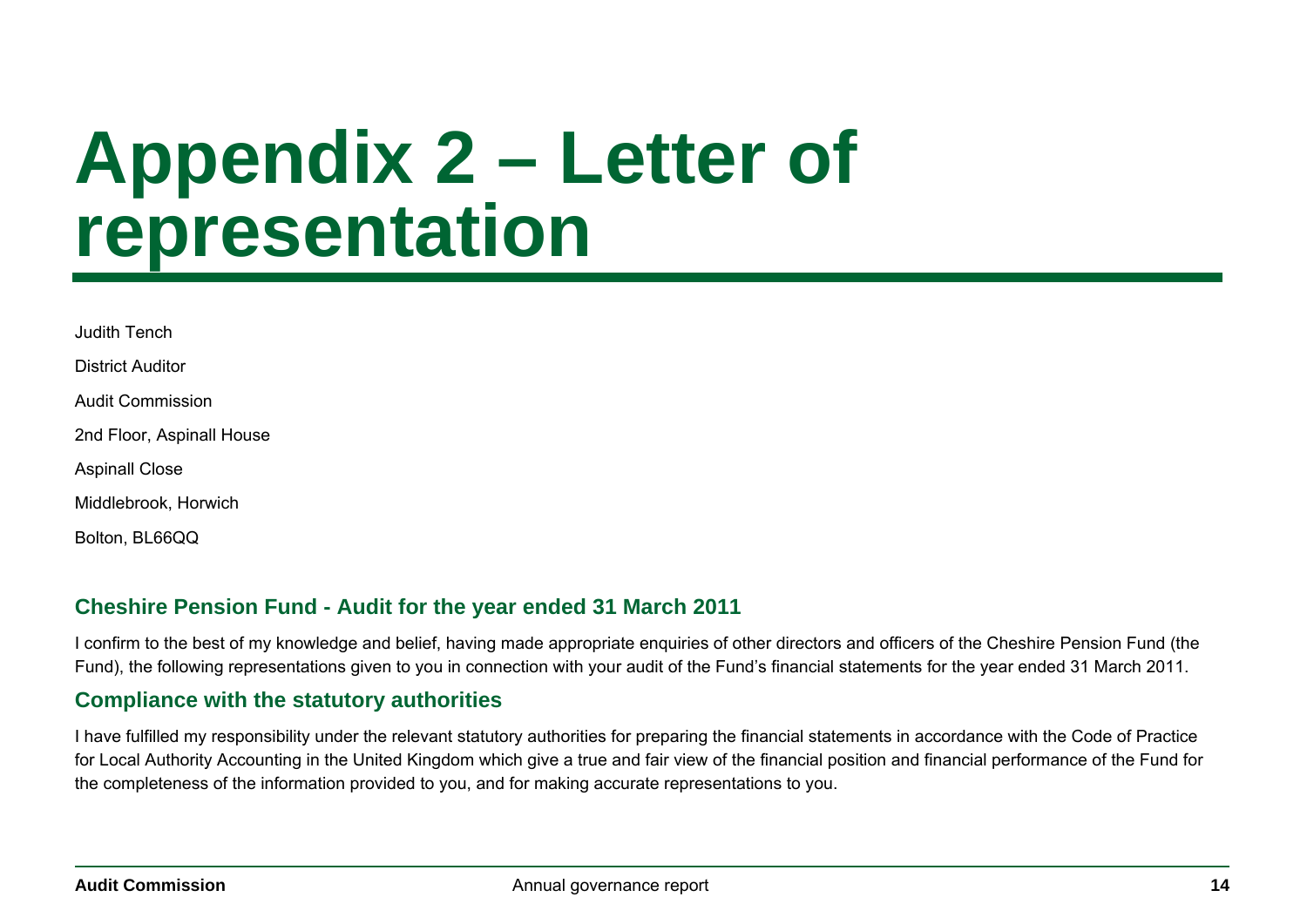### **Supporting records**

All relevant information and access to persons within the entity has been made available to you for the purpose of your audit, and all the transactions undertaken by the Fund have been properly reflected and recorded in the financial statements.

### **Irregularities**

I acknowledge my responsibility for the design, implementation and maintenance of internal control to prevent and detect fraud or error.

I also confirm that I have disclosed:

- my knowledge of fraud, or suspected fraud, involving either management, employees who have significant roles in internal control or others where fraud could have a material effect on the financial statements;
- my knowledge of any allegations of fraud, or suspected fraud, affecting the entity's financial statements communicated by employees, former employees, analysts, regulators or others; and
- ■ the results of our assessment of the risk that the financial statements may be materially misstated as a result of fraud.

### **Law, regulations, contractual arrangements and codes of practice**

I have disclosed to you all known instances of non-compliance, or suspected non-compliance with laws, regulations and codes of practice, whose effects should be considered when preparing financial statements.

Transactions and events have been carried out in accordance with law, regulation or other authority. The Fund has complied with all aspects of contractual arrangements that could have a material effect on the financial statements in the event of non-compliance.

All known actual or possible litigation and claims, whose effects should be considered when preparing the financial statements, have been disclosed to the auditor and accounted for and disclosed in accordance with the applicable financial reporting framework.

### **Accounting estimates including fair values**

I confirm the reasonableness of the significant assumptions used in making the accounting estimates, including those measured at fair value.

### **Related party transactions**

I confirm that I have disclosed the identity of the Fund's related parties and all the related party relationships and transactions of which I am aware. I have appropriately accounted for and disclosed such relationships and transactions in accordance with the requirement of the framework.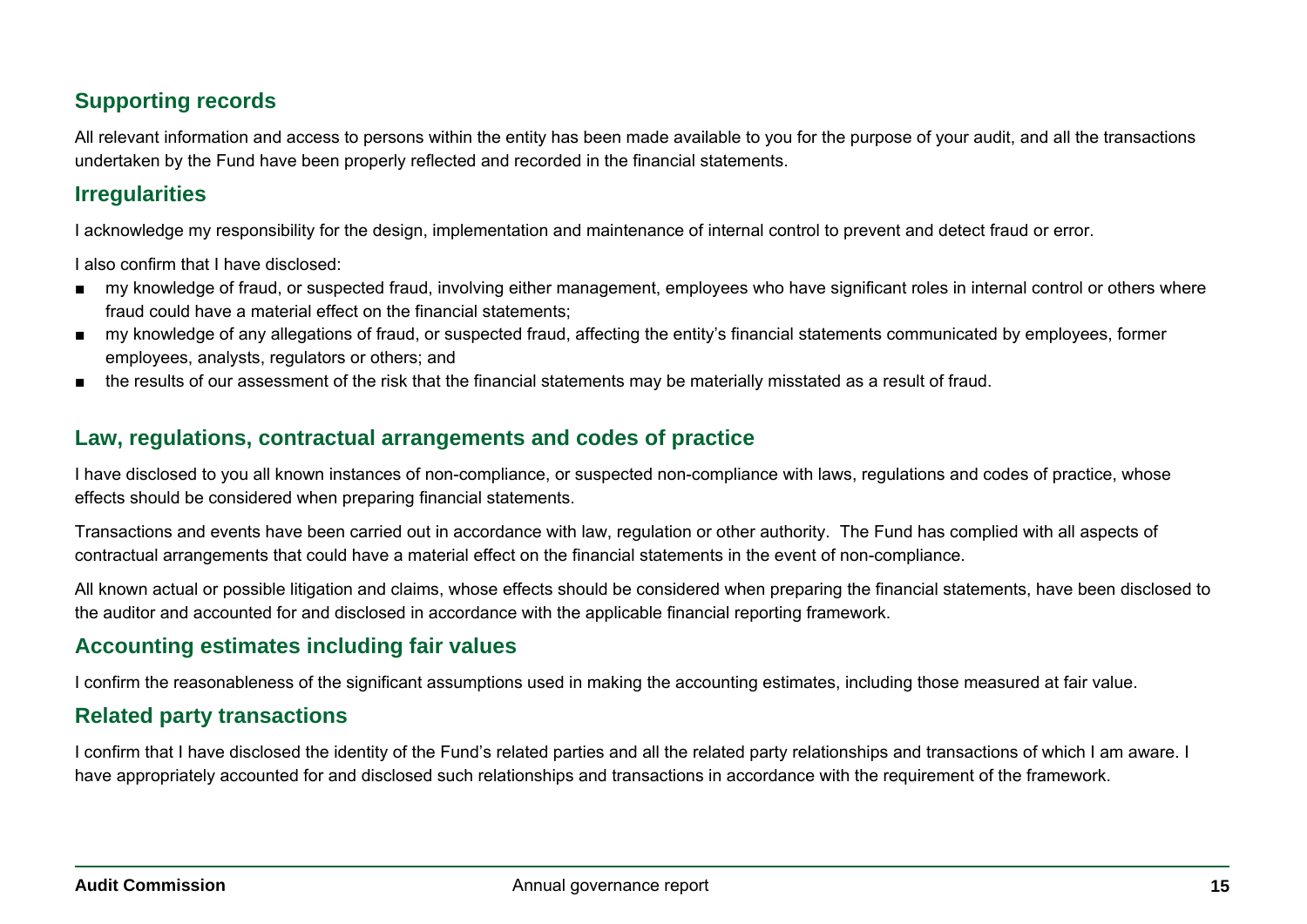### **Subsequent events**

All events subsequent to the date of the financial statements, which would require additional adjustment or disclosure in the financial statements, have been adjusted or disclosed.

Signed on behalf of Cheshire west and Chester Council

I confirm that this letter has been discussed and agreed by the Audit and Governance Committee on behalf of the Council on 28 September 2011.

Julie Gill

Director of Resources

September 2011.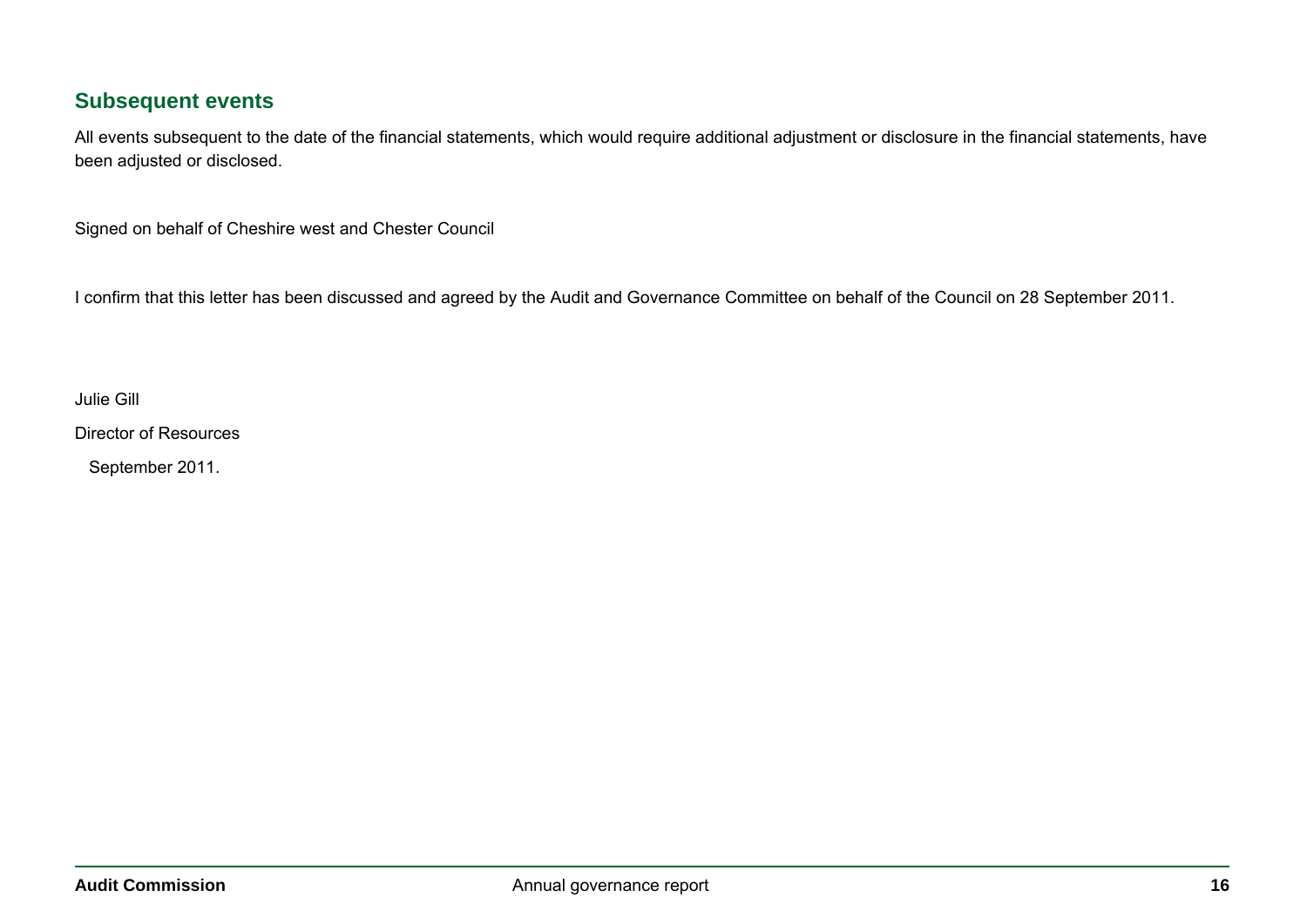### **Appendix 3 - Draft auditor's report for the Council's financial statements**

### **Draft independent auditor's report to the members of Cheshire West and Chester Council**

### **Opinion on the pension fund accounting statements**

I have audited the pension fund accounting statements for the year ended 31 March 2011 under the Audit Commission Act 1998. The pension fund accounting statements comprise the Fund Account, the Net Assets Statement and the related notes. These accounting statements have been prepared under the accounting policies set out in the Statement of Accounting Policies.

This report is made solely to the members of Cheshire West and Chester Council in accordance with Part II of the Audit Commission Act 1998 and for no other purpose, as set out in paragraph 48 of the Statement of Responsibilities of Auditors and Audited Bodies published by the Audit Commission in March 2010.

#### **Respective responsibilities of the Director of Resources and auditor**

As explained more fully in the Statement of the Director of Resource's Responsibilities, the Director of Resources is responsible for the preparation of the pension fund's Statement of Accounts in accordance with proper practices as set out in the CIPFA/LASAAC Code of Practice on Local Authority Accounting in the United Kingdom. My responsibility is to audit the accounting statements in accordance with applicable law and International Standards on Auditing (UK and Ireland). Those standards require me to comply with the Auditing Practices Board's Ethical Standards for Auditors.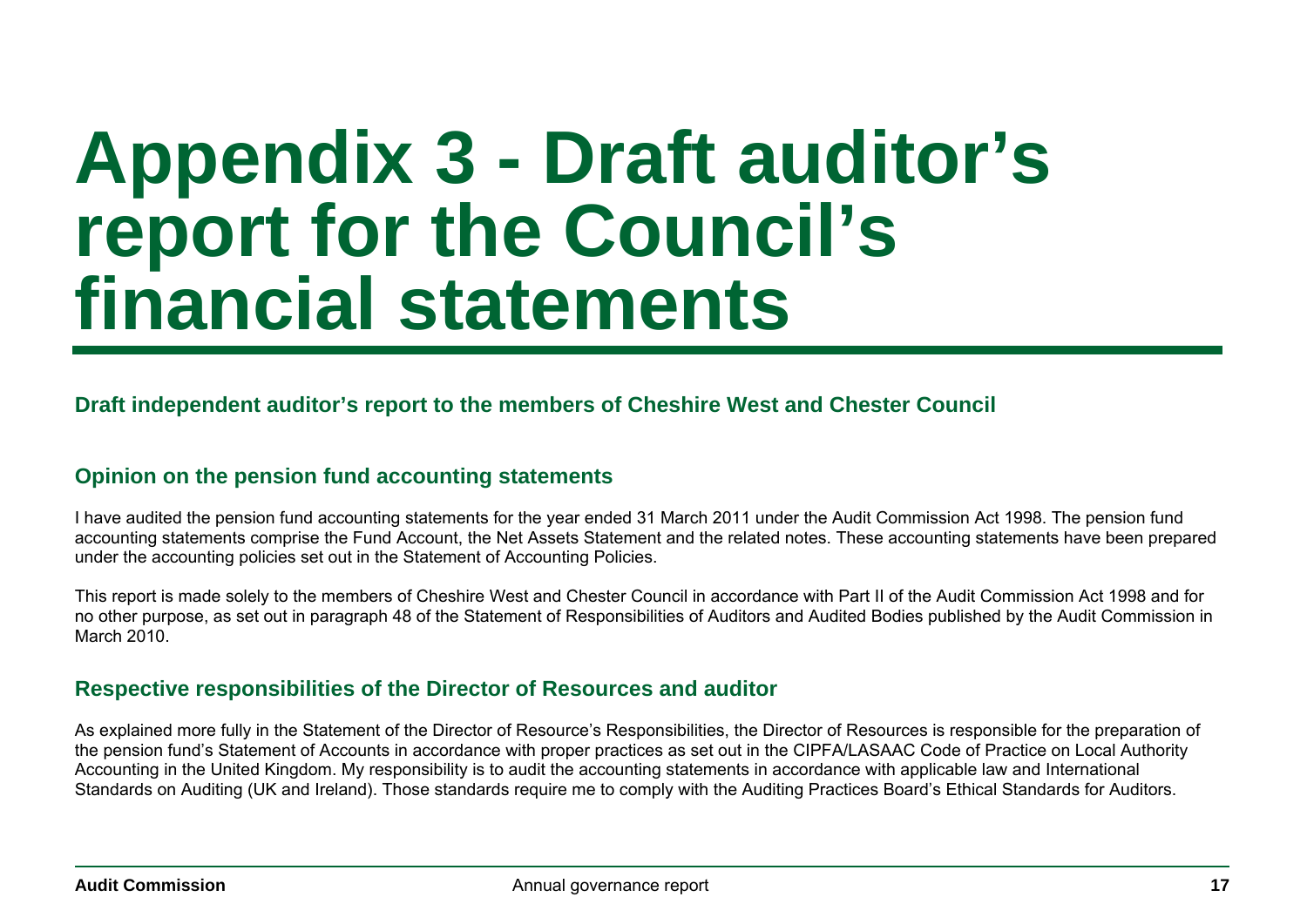### **Scope of the audit of the financial statements**

An audit involves obtaining evidence about the amounts and disclosures in the accounting statements sufficient to give reasonable assurance that the accounting statements are free from material misstatement, whether caused by fraud or error. This includes an assessment of: whether the accounting policies are appropriate to the fund's circumstances and have been consistently applied and adequately disclosed; the reasonableness of significant accounting estimates made by the fund; and the overall presentation of the accounting statements. I read all the information in the explanatory foreword and the pension fund annual report to identify material inconsistencies with the audited accounting statements. If I become aware of any apparent material misstatements or inconsistencies I consider the implications for my report.

### **Opinion on accounting statements**

In my opinion the pension fund's accounting statements:

- • give a true and fair view of the financial transactions of the pension fund during the year ended 31 March 2011 and the amount and disposition of the fund's assets and liabilities as at 31 March 2011 other than liabilities to pay pensions and other benefits after the end of the scheme year and
- $\bullet$  have been properly prepared in accordance with the CIPFA/LASAAC Code of Practice on Local Authority Accounting in the United Kingdom.

#### **Opinion on other matters**

In my opinion, the information given in the explanatory foreword and the content of the pension fund annual report for the financial year for which the accounting statements are prepared is consistent with the accounting statements.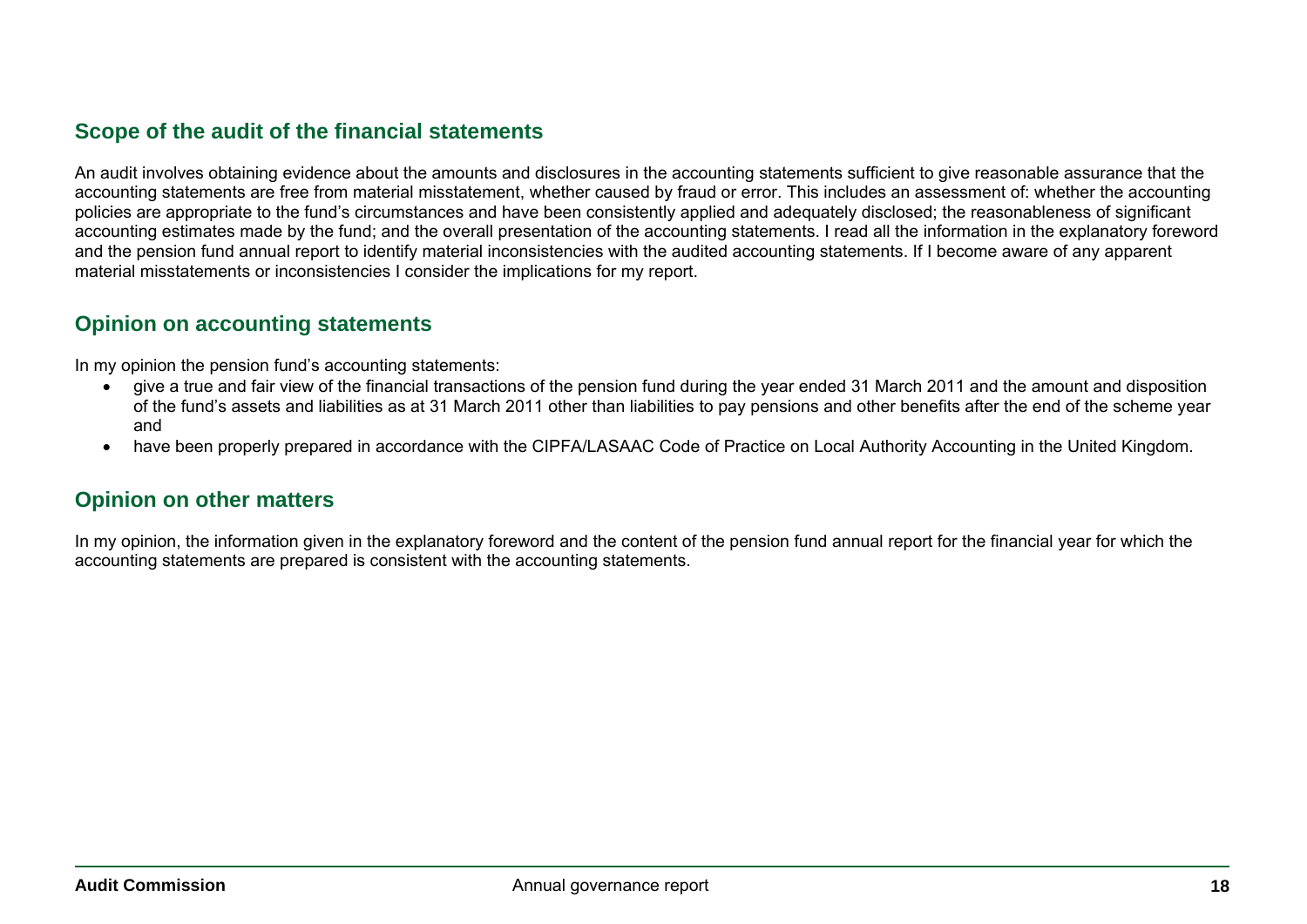### **Appendix 3a - Draft auditor's report for the Pension Fund Annual Report**

### **Draft independent auditor's report to the members of Cheshire West and Chester Council**

### **Opinion on the pension fund accounting statements**

I have audited the pension fund accounting statements for the year ended 31 March 2011 under the Audit Commission Act 1998. The pension fund accounting statements comprise the Fund Account, the Net Assets Statement and the related notes. These accounting statements have been prepared under the accounting policies set out in the Statement of Accounting Policies.

This report is made solely to the members of Cheshire West and Chester Council in accordance with Part II of the Audit Commission Act 1998 and for no other purpose, as set out in paragraph 48 of the Statement of Responsibilities of Auditors and of Audited Bodies published by the Audit Commission in March 2010.

### **Respective responsibilities of the Director of Resources and auditor**

As explained more fully in the Statement of Directors Responsibilities, the Director of Resources is responsible for the preparation of the pension fund's Statement of Accounts in accordance with proper practices as set out in the CIPFA/LASAAC Code of Practice on Local Authority Accounting in the United Kingdom. My responsibility is to audit the accounting statements in accordance with applicable law and International Standards on Auditing (UK and Ireland). Those standards require me to comply with the Auditing Practices Board's Ethical Standards for Auditors.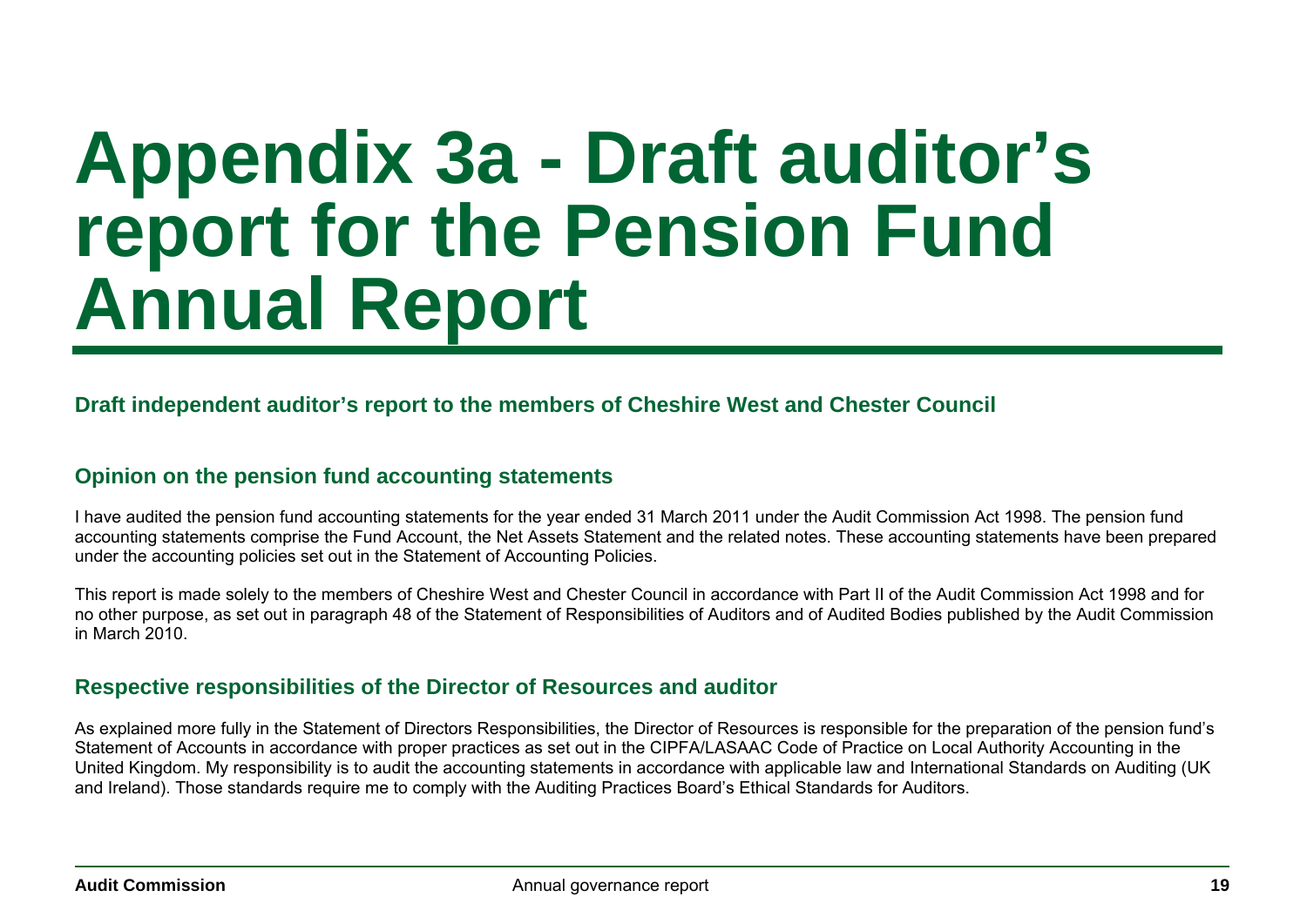### **Scope of the audit of the financial statements**

An audit involves obtaining evidence about the amounts and disclosures in the accounting statements sufficient to give reasonable assurance that the accounting statements are free from material misstatement, whether caused by fraud or error. This includes an assessment of: whether the accounting policies are appropriate to the fund's circumstances and have been consistently applied and adequately disclosed; the reasonableness of significant accounting estimates made by the fund; and the overall presentation of the accounting statements. I read all the information in the annual report to identify material inconsistencies with the audited accounting statements. If I become aware of any apparent material misstatements or inconsistencies I consider the implications for my report.

### **Opinion on accounting statements**

In my opinion the pension fund's accounting statements:

- • give a true and fair view of the financial transactions of the pension fund during the year ended 31 March 2011 and the amount and disposition of the fund's assets and liabilities as at 31 March 2011 other than liabilities to pay pensions and other benefits after the end of the scheme year; and
- • have been properly prepared in accordance with the CIPFA/LASAAC Code of Practice on Local Authority Accounting in the United Kingdom.

### **Opinion on other matters**

In my opinion, the information given in the annual report for the financial year for which the accounting statements are prepared is consistent with the accounting statements.

#### **Matters on which I report by exception**

I have nothing to report in respect of the governance statement on which I report to you if, in my opinion the governance statement does not reflect compliance with the Local Government Pension Scheme (Administration) Regulations 2008 and related guidance.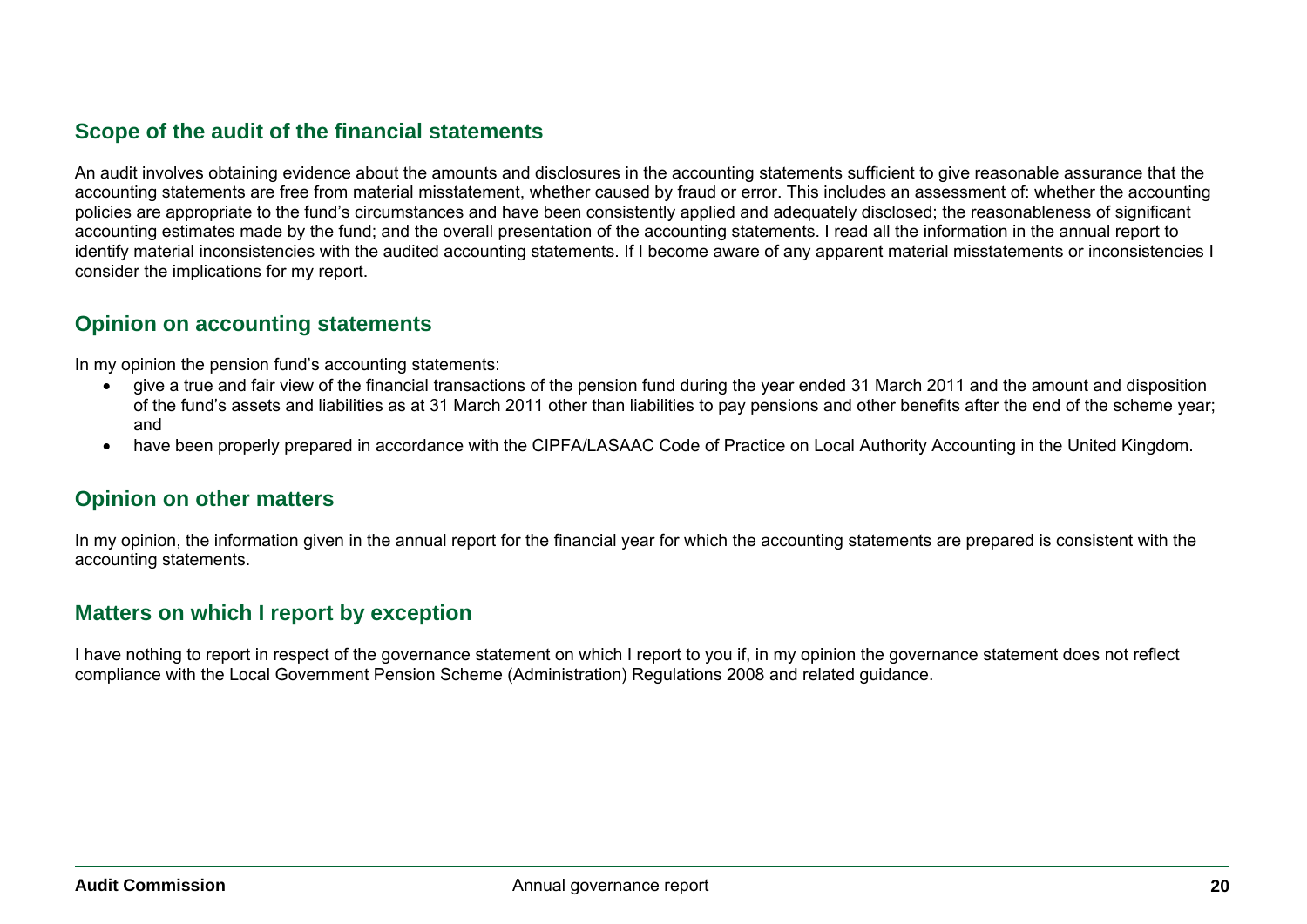# **Appendix 4 – Glossary**

### **Annual governance statement**

A statement of internal control prepared by an audited body and published with the financial statements.

### **Audit opinion**

On completion of the audit of the financial statements, I must give my opinion on the financial statements, including:

- ■whether they give a true and fair view of the financial position of the audited body and its spending and income for the year in question; and
- ■whether they have been prepared properly, following the relevant accounting rules.

If I agree that the financial statements give a true and fair view, I issue an unqualified opinion. I issue a qualified opinion if:

- ■I find the statements do not give a true and fair view; or
- ■I cannot confirm that the statements give a true and fair view.

### **Materiality and significance**

The Auditing Practices Board (APB) defines this concept as 'an expression of the relative significance or importance of a particular matter for the financial statements as a whole. A matter is material if its omission would reasonably influence users of the financial statements, such as the addressees of the auditor's report; also a misstatement is material if it would have a similar influence. Materiality may also be considered for any individual primary statement within the financial statements or of individual items included in them. We cannot define materiality mathematically, as it has both numerical and non-numerical aspects'.

The term 'materiality' applies only to the financial statements. Auditors appointed by the Commission have responsibilities and duties under statute, as well as their responsibility to give an opinion on the financial statements, which do not necessarily affect their opinion on the financial statements.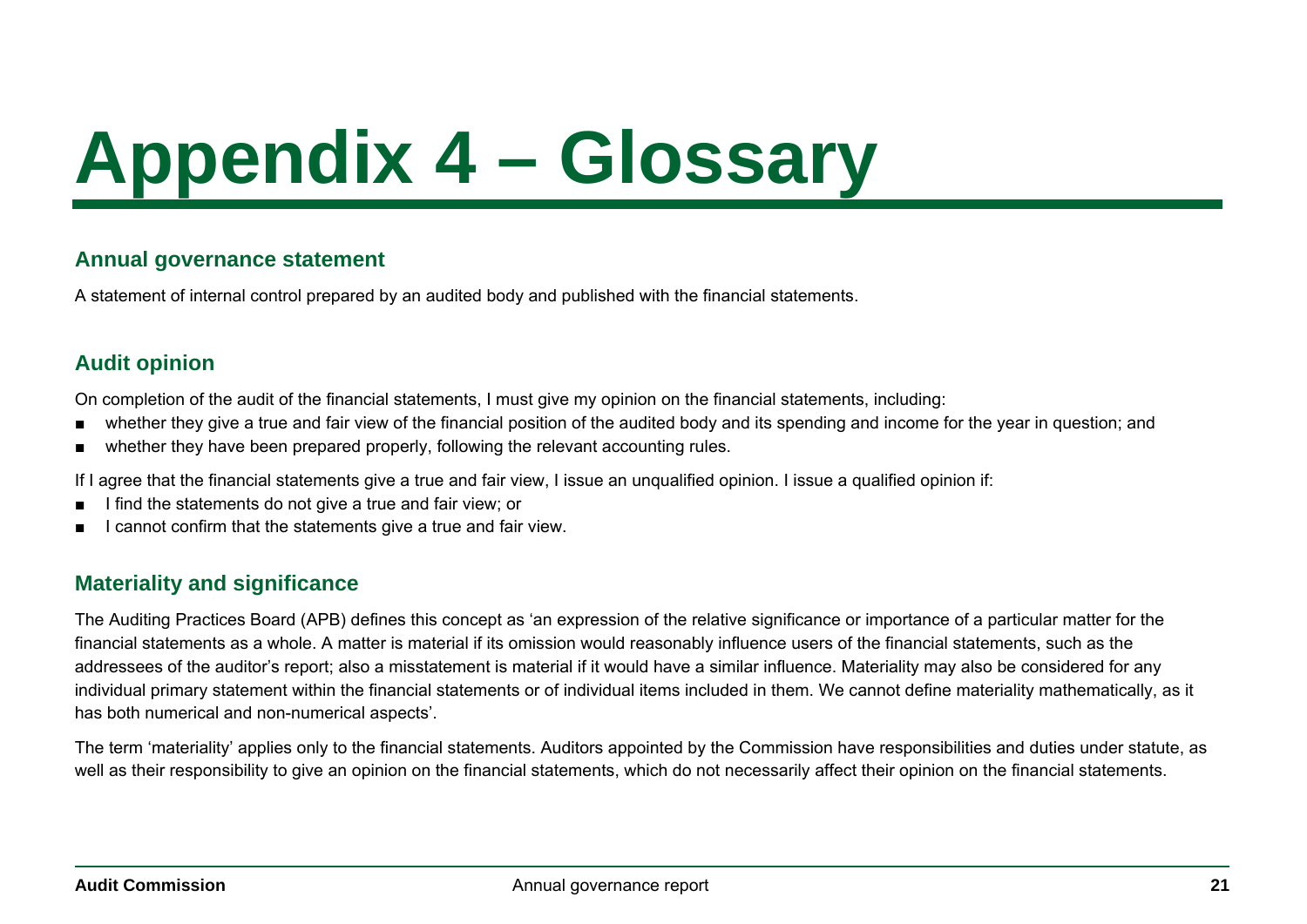'Significance' applies to these wider responsibilities and auditors adopt a level of significance that may differ from the materiality level applied to their audit in relation to the financial statements. Significance has both qualitative and quantitative aspects.

### **Weaknesses in internal control**

A weakness in internal control exists when:

- a control is designed, set up or used in such a way that it is unable to prevent, or detect and correct, misstatements in the financial statements quickly; or
- a control necessary to prevent, or detect and correct, misstatements in the financial statements quickly is missing.

An important weakness in internal control is a weakness, or a combination of weaknesses that, in my professional judgement, are important enough that I should report them to you